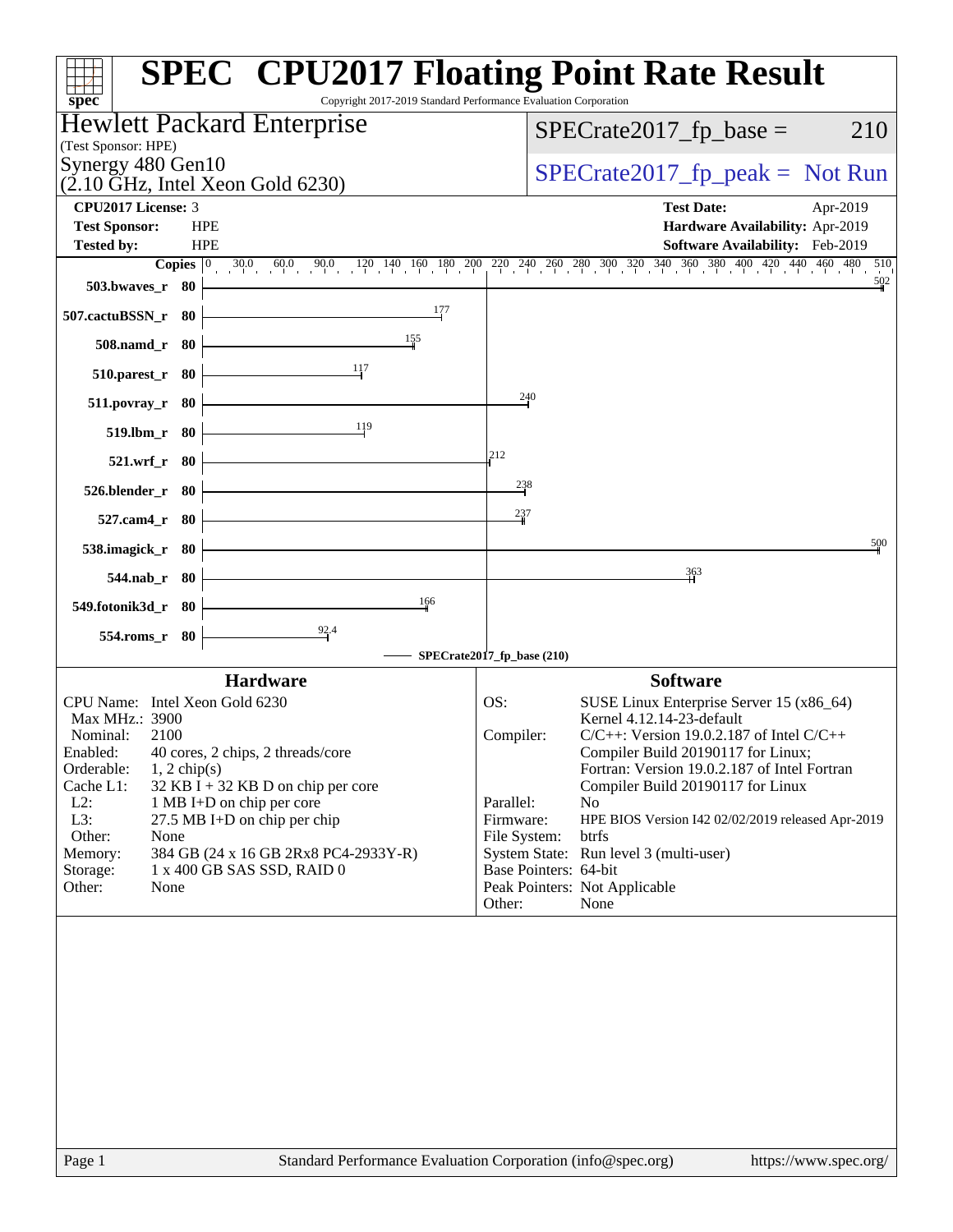# **[spec](http://www.spec.org/)**

# **[SPEC CPU2017 Floating Point Rate Result](http://www.spec.org/auto/cpu2017/Docs/result-fields.html#SPECCPU2017FloatingPointRateResult)**

Copyright 2017-2019 Standard Performance Evaluation Corporation

### Hewlett Packard Enterprise

(Test Sponsor: HPE)

 $(2.10 \text{ GHz}, \text{Intel Xeon}$  Gold 6230)

 $SPECTate2017<sub>fr</sub> base = 210$ 

### Synergy 480 Gen10  $SPECrate2017$  fp\_peak = Not Run

**[CPU2017 License:](http://www.spec.org/auto/cpu2017/Docs/result-fields.html#CPU2017License)** 3 **[Test Date:](http://www.spec.org/auto/cpu2017/Docs/result-fields.html#TestDate)** Apr-2019 **[Test Sponsor:](http://www.spec.org/auto/cpu2017/Docs/result-fields.html#TestSponsor)** HPE **[Hardware Availability:](http://www.spec.org/auto/cpu2017/Docs/result-fields.html#HardwareAvailability)** Apr-2019 **[Tested by:](http://www.spec.org/auto/cpu2017/Docs/result-fields.html#Testedby)** HPE **[Software Availability:](http://www.spec.org/auto/cpu2017/Docs/result-fields.html#SoftwareAvailability)** Feb-2019

### **[Results Table](http://www.spec.org/auto/cpu2017/Docs/result-fields.html#ResultsTable)**

| <b>Base</b>                                                                                                                                                                                                                                                                                               |               |                |       |                | <b>Peak</b> |                |       |               |                |              |                |              |                |              |
|-----------------------------------------------------------------------------------------------------------------------------------------------------------------------------------------------------------------------------------------------------------------------------------------------------------|---------------|----------------|-------|----------------|-------------|----------------|-------|---------------|----------------|--------------|----------------|--------------|----------------|--------------|
| <b>Benchmark</b>                                                                                                                                                                                                                                                                                          | <b>Copies</b> | <b>Seconds</b> | Ratio | <b>Seconds</b> | Ratio       | <b>Seconds</b> | Ratio | <b>Copies</b> | <b>Seconds</b> | <b>Ratio</b> | <b>Seconds</b> | <b>Ratio</b> | <b>Seconds</b> | <b>Ratio</b> |
| 503.bwayes r                                                                                                                                                                                                                                                                                              | 80            | 1597           | 502   | 1594           | 503         | 1600           | 501   |               |                |              |                |              |                |              |
| 507.cactuBSSN r                                                                                                                                                                                                                                                                                           | 80            | 574            | 176   | 574            | <b>177</b>  | 573            | 177   |               |                |              |                |              |                |              |
| $508$ .namd $r$                                                                                                                                                                                                                                                                                           | 80            | 491            | 155   | 486            | 156         | 489            | 155   |               |                |              |                |              |                |              |
| 510.parest_r                                                                                                                                                                                                                                                                                              | 80            | 1785           | 117   | 1790           | <b>117</b>  | 1791           | 117   |               |                |              |                |              |                |              |
| 511.povray_r                                                                                                                                                                                                                                                                                              | 80            | 777            | 240   | 778            | 240         | 777            | 241   |               |                |              |                |              |                |              |
| 519.lbm r                                                                                                                                                                                                                                                                                                 | 80            | 706            | 119   | 707            | 119         | 707            | 119   |               |                |              |                |              |                |              |
| $521$ .wrf r                                                                                                                                                                                                                                                                                              | 80            | 844            | 212   | 846            | 212         | 847            | 211   |               |                |              |                |              |                |              |
| 526.blender r                                                                                                                                                                                                                                                                                             | 80            | 511            | 238   | 513            | 238         | 512            | 238   |               |                |              |                |              |                |              |
| 527.cam4 r                                                                                                                                                                                                                                                                                                | 80            | 591            | 237   | 593            | 236         | 588            | 238   |               |                |              |                |              |                |              |
| 538.imagick_r                                                                                                                                                                                                                                                                                             | 80            | <u>398</u>     | 500   | 399            | 499         | 398            | 500   |               |                |              |                |              |                |              |
| 544.nab r                                                                                                                                                                                                                                                                                                 | 80            | 370            | 363   | 371            | 363         | 374            | 360   |               |                |              |                |              |                |              |
| 549.fotonik3d r                                                                                                                                                                                                                                                                                           | 80            | 1879           | 166   | 1892           | 165         | 1876           | 166   |               |                |              |                |              |                |              |
| $554$ .roms_r                                                                                                                                                                                                                                                                                             | 80            | 1379           | 92.2  | 1376           | 92.4        | 1375           | 92.4  |               |                |              |                |              |                |              |
| $SPECrate2017$ fp base =<br>210                                                                                                                                                                                                                                                                           |               |                |       |                |             |                |       |               |                |              |                |              |                |              |
| $SPECrate2017_fp\_peak =$<br><b>Not Run</b>                                                                                                                                                                                                                                                               |               |                |       |                |             |                |       |               |                |              |                |              |                |              |
| $\mathbf{r}$ , and the set of the set of the set of the set of the set of the set of the set of the set of the set of the set of the set of the set of the set of the set of the set of the set of the set of the set of the set<br>$\cdots$<br>.<br>$\mathbf{r}$<br>$\sim$ $\sim$<br>$\bullet$ $\bullet$ |               |                |       |                |             |                |       |               |                |              |                |              |                |              |

Results appear in the [order in which they were run.](http://www.spec.org/auto/cpu2017/Docs/result-fields.html#RunOrder) Bold underlined text [indicates a median measurement.](http://www.spec.org/auto/cpu2017/Docs/result-fields.html#Median)

### **[Submit Notes](http://www.spec.org/auto/cpu2017/Docs/result-fields.html#SubmitNotes)**

 The numactl mechanism was used to bind copies to processors. The config file option 'submit' was used to generate numactl commands to bind each copy to a specific processor. For details, please see the config file.

### **[Operating System Notes](http://www.spec.org/auto/cpu2017/Docs/result-fields.html#OperatingSystemNotes)**

 Stack size set to unlimited using "ulimit -s unlimited" Transparent Huge Pages enabled by default Prior to runcpu invocation Filesystem page cache synced and cleared with: sync; echo 3 > /proc/sys/vm/drop\_caches runcpu command invoked through numactl i.e.: numactl --interleave=all runcpu <etc>

### **[General Notes](http://www.spec.org/auto/cpu2017/Docs/result-fields.html#GeneralNotes)**

Environment variables set by runcpu before the start of the run: LD\_LIBRARY\_PATH = "/home/cpu2017\_u2/lib/ia32:/home/cpu2017\_u2/lib/intel64"

 Binaries compiled on a system with 1x Intel Core i9-7900X CPU + 32GB RAM memory using Redhat Enterprise Linux 7.5 NA: The test sponsor attests, as of date of publication, that CVE-2017-5754 (Meltdown) is mitigated in the system as tested and documented.

**(Continued on next page)**

| Page 2 | Standard Performance Evaluation Corporation (info@spec.org) | https://www.spec.org/ |
|--------|-------------------------------------------------------------|-----------------------|
|--------|-------------------------------------------------------------|-----------------------|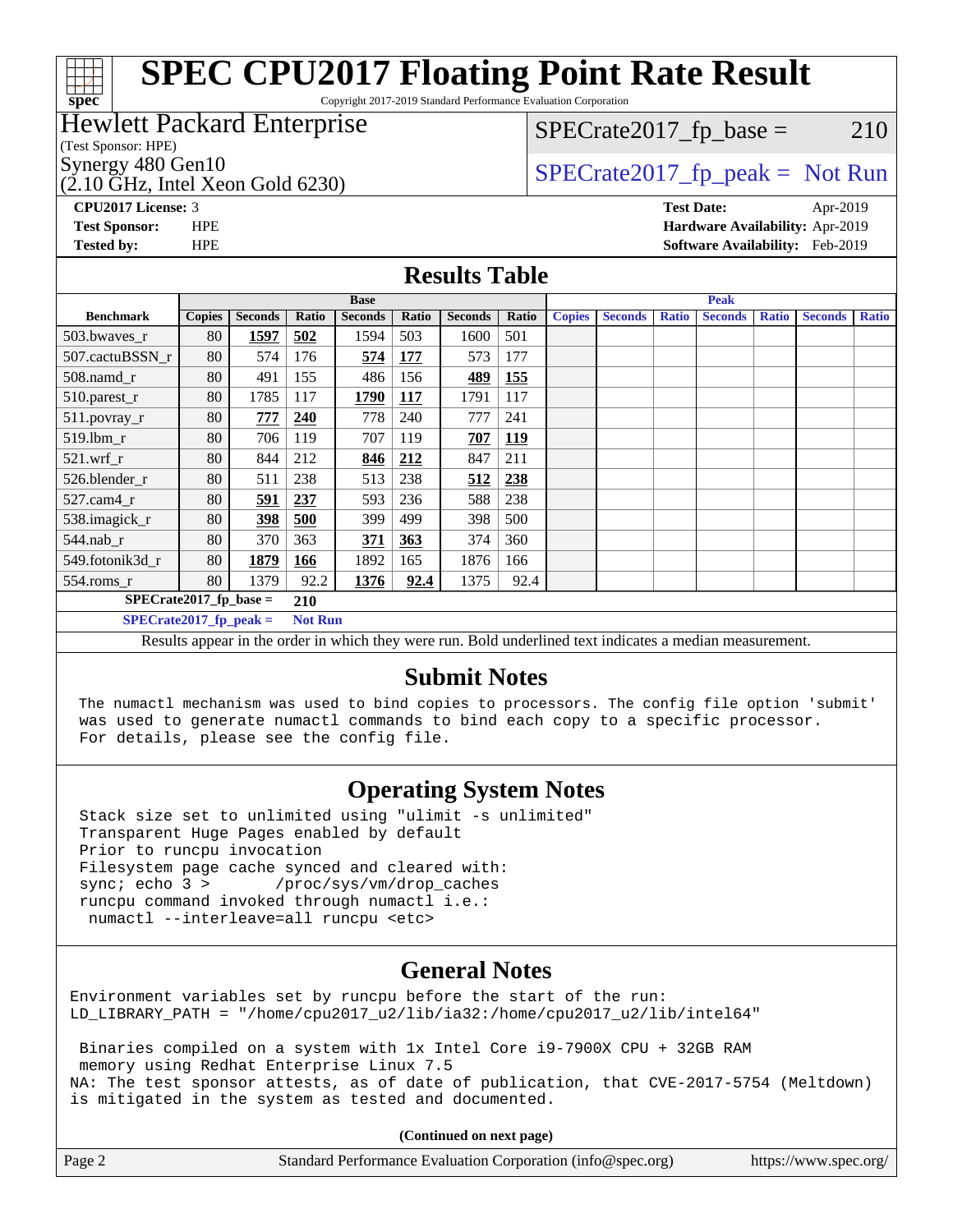# **[SPEC CPU2017 Floating Point Rate Result](http://www.spec.org/auto/cpu2017/Docs/result-fields.html#SPECCPU2017FloatingPointRateResult)**

Copyright 2017-2019 Standard Performance Evaluation Corporation

### Hewlett Packard Enterprise

 $SPECTate2017<sub>fr</sub> base = 210$ 

### (Test Sponsor: HPE)

(2.10 GHz, Intel Xeon Gold 6230)

Synergy 480 Gen10<br>  $SPECrate2017$  fp\_peak = Not Run

**[spec](http://www.spec.org/)**<sup>®</sup>

**[Tested by:](http://www.spec.org/auto/cpu2017/Docs/result-fields.html#Testedby)** HPE **[Software Availability:](http://www.spec.org/auto/cpu2017/Docs/result-fields.html#SoftwareAvailability)** Feb-2019

**[CPU2017 License:](http://www.spec.org/auto/cpu2017/Docs/result-fields.html#CPU2017License)** 3 **[Test Date:](http://www.spec.org/auto/cpu2017/Docs/result-fields.html#TestDate)** Apr-2019 **[Test Sponsor:](http://www.spec.org/auto/cpu2017/Docs/result-fields.html#TestSponsor)** HPE **[Hardware Availability:](http://www.spec.org/auto/cpu2017/Docs/result-fields.html#HardwareAvailability)** Apr-2019

### **[General Notes \(Continued\)](http://www.spec.org/auto/cpu2017/Docs/result-fields.html#GeneralNotes)**

Yes: The test sponsor attests, as of date of publication, that CVE-2017-5753 (Spectre variant 1) is mitigated in the system as tested and documented. Yes: The test sponsor attests, as of date of publication, that CVE-2017-5715 (Spectre variant 2) is mitigated in the system as tested and documented.

### **[Platform Notes](http://www.spec.org/auto/cpu2017/Docs/result-fields.html#PlatformNotes)**

Page 3 Standard Performance Evaluation Corporation [\(info@spec.org\)](mailto:info@spec.org) <https://www.spec.org/> BIOS Configuration: Thermal Configuration set to Maximum Cooling Memory Patrol Scrubbing set to Disabled LLC Prefetch set to Enabled LLC Dead Line Allocation set to Disabled Enhanced Processor Performance set to Enabled Workload Profile set to General Throughput Compute Workload Profile set to Custom Energy/Performance Bias set to Balanced Performance Sysinfo program /home/cpu2017\_u2/bin/sysinfo Rev: r5974 of 2018-05-19 9bcde8f2999c33d61f64985e45859ea9 running on sy480g10-2 Sat Apr 13 10:43:36 2019 SUT (System Under Test) info as seen by some common utilities. For more information on this section, see <https://www.spec.org/cpu2017/Docs/config.html#sysinfo> From /proc/cpuinfo model name : Intel(R) Xeon(R) Gold 6230 CPU @ 2.10GHz 2 "physical id"s (chips) 80 "processors" cores, siblings (Caution: counting these is hw and system dependent. The following excerpts from /proc/cpuinfo might not be reliable. Use with caution.) cpu cores : 20 siblings : 40 physical 0: cores 0 1 2 3 8 9 10 11 12 16 17 18 19 20 24 25 26 27 28 physical 1: cores 0 1 2 3 8 9 10 11 12 16 17 18 19 20 24 25 26 27 28 From lscpu: Architecture: x86\_64 CPU op-mode(s): 32-bit, 64-bit Byte Order: Little Endian  $CPU(s):$  80 On-line CPU(s) list: 0-79 Thread(s) per core: 2 Core(s) per socket: 20 Socket(s): 2 NUMA node(s): 4 Vendor ID: GenuineIntel **(Continued on next page)**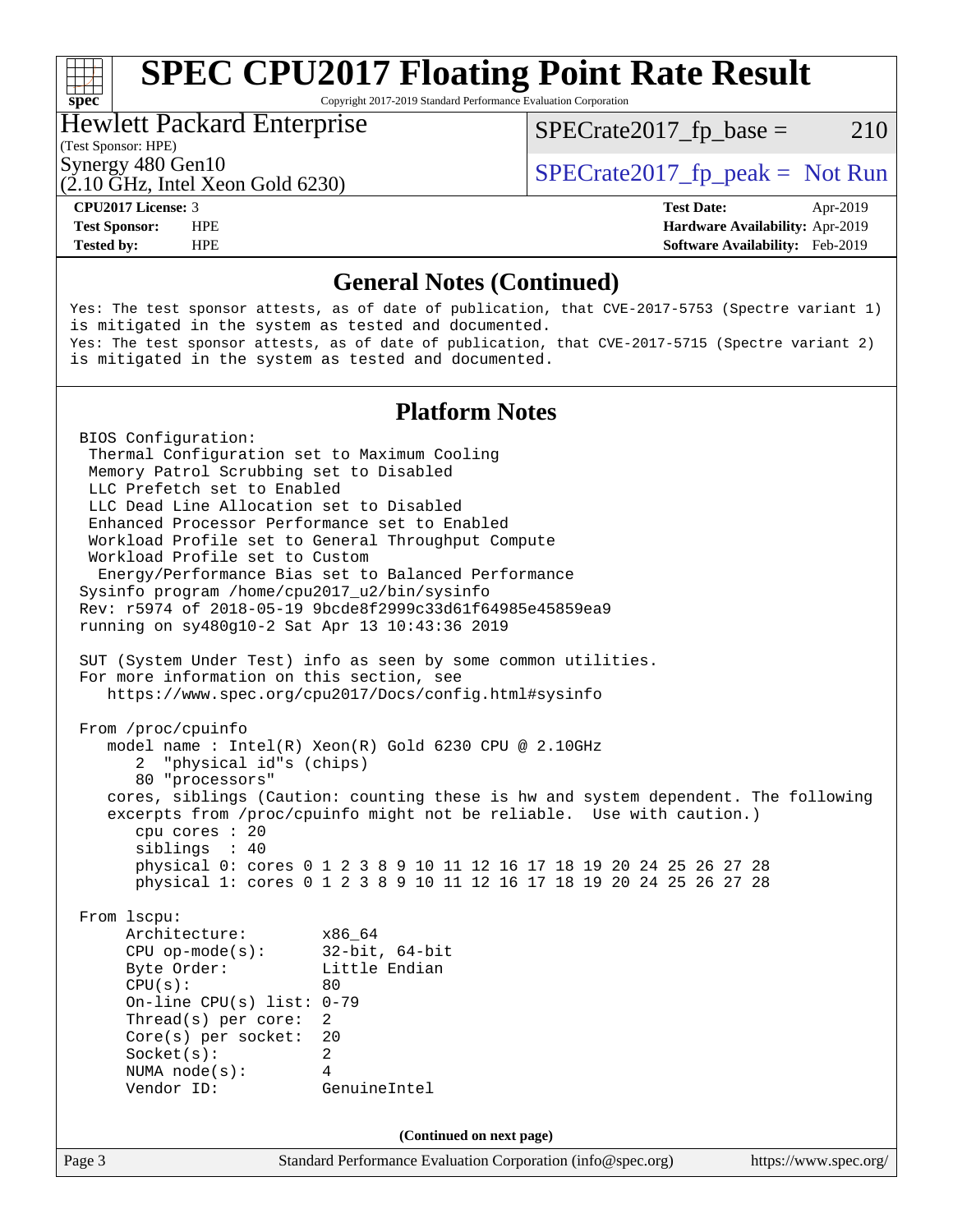### $\pm$ **[spec](http://www.spec.org/)**

# **[SPEC CPU2017 Floating Point Rate Result](http://www.spec.org/auto/cpu2017/Docs/result-fields.html#SPECCPU2017FloatingPointRateResult)**

Copyright 2017-2019 Standard Performance Evaluation Corporation

### Hewlett Packard Enterprise

 $SPECrate2017_fp\_base = 210$ 

(Test Sponsor: HPE)  $(2.10 \text{ GHz}, \text{Intel Xeon Gold } 6230)$ 

Synergy 480 Gen10<br>  $\begin{array}{c|c}\n\text{SPECTate2017\_fp\_peak} = \text{Not Run} \\
\hline\n\text{SPECTate2017\_fp\_peak} = \text{Not Run} \\
\end{array}$ 

**[CPU2017 License:](http://www.spec.org/auto/cpu2017/Docs/result-fields.html#CPU2017License)** 3 **[Test Date:](http://www.spec.org/auto/cpu2017/Docs/result-fields.html#TestDate)** Apr-2019 **[Test Sponsor:](http://www.spec.org/auto/cpu2017/Docs/result-fields.html#TestSponsor)** HPE **[Hardware Availability:](http://www.spec.org/auto/cpu2017/Docs/result-fields.html#HardwareAvailability)** Apr-2019 **[Tested by:](http://www.spec.org/auto/cpu2017/Docs/result-fields.html#Testedby)** HPE **[Software Availability:](http://www.spec.org/auto/cpu2017/Docs/result-fields.html#SoftwareAvailability)** Feb-2019

### **[Platform Notes \(Continued\)](http://www.spec.org/auto/cpu2017/Docs/result-fields.html#PlatformNotes)**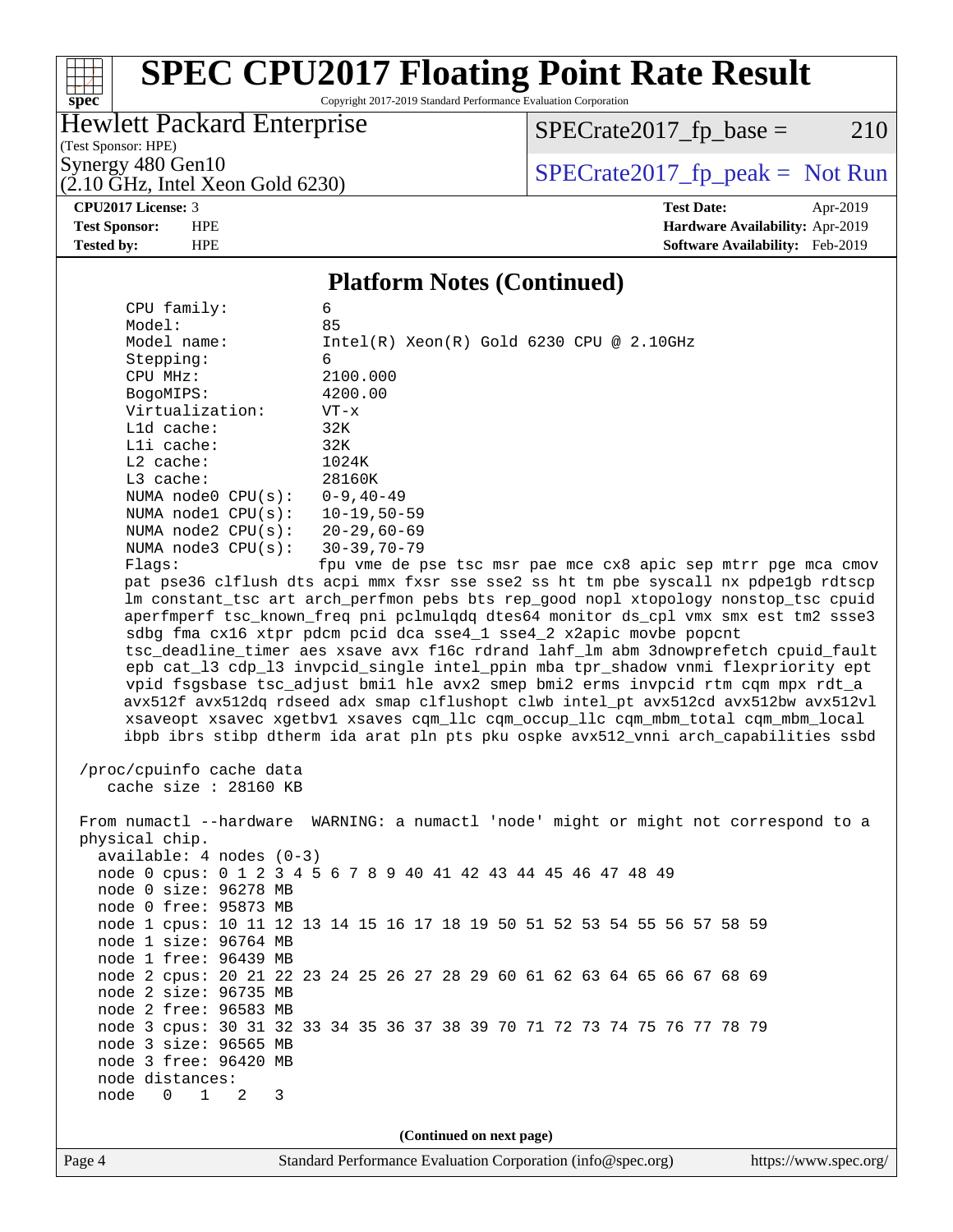| <b>SPEC CPU2017 Floating Point Rate Result</b><br>Copyright 2017-2019 Standard Performance Evaluation Corporation<br>spec <sup>®</sup>                                                                                                                                                                                                                                                                                              |                                                                                                     |  |  |  |  |
|-------------------------------------------------------------------------------------------------------------------------------------------------------------------------------------------------------------------------------------------------------------------------------------------------------------------------------------------------------------------------------------------------------------------------------------|-----------------------------------------------------------------------------------------------------|--|--|--|--|
| Hewlett Packard Enterprise<br>(Test Sponsor: HPE)                                                                                                                                                                                                                                                                                                                                                                                   | $SPECrate2017_fp\_base =$<br>210                                                                    |  |  |  |  |
| Synergy 480 Gen10<br>$(2.10 \text{ GHz}, \text{Intel Xeon Gold } 6230)$                                                                                                                                                                                                                                                                                                                                                             | $SPECrate2017fr peak = Not Run$                                                                     |  |  |  |  |
| CPU <sub>2017</sub> License: 3<br><b>Test Sponsor:</b><br><b>HPE</b><br><b>Tested by:</b><br><b>HPE</b>                                                                                                                                                                                                                                                                                                                             | <b>Test Date:</b><br>Apr-2019<br>Hardware Availability: Apr-2019<br>Software Availability: Feb-2019 |  |  |  |  |
| <b>Platform Notes (Continued)</b>                                                                                                                                                                                                                                                                                                                                                                                                   |                                                                                                     |  |  |  |  |
| 0:<br>31 31<br>10<br>21<br>31<br>1:<br>21<br>10<br>31<br>31<br>31<br>10 21<br>2:<br>3:<br>31<br>21<br>31<br>10<br>From /proc/meminfo<br>MemTotal:<br>395615656 kB                                                                                                                                                                                                                                                                   |                                                                                                     |  |  |  |  |
| HugePages_Total:<br>0<br>Hugepagesize:<br>2048 kB                                                                                                                                                                                                                                                                                                                                                                                   |                                                                                                     |  |  |  |  |
| From /etc/*release* /etc/*version*<br>os-release:<br>NAME="SLES"<br>VERSION="15"<br>VERSION_ID="15"<br>PRETTY_NAME="SUSE Linux Enterprise Server 15"<br>ID="sles"<br>ID_LIKE="suse"<br>$ANSI$ _COLOR="0;32"<br>$CPE\_NAME='cpe://o:suse: sles:15"$                                                                                                                                                                                  |                                                                                                     |  |  |  |  |
| uname $-a$ :<br>Linux sy480g10-2 4.12.14-23-default #1 SMP Tue May 29 21:04:44 UTC 2018 (cd0437b)<br>x86_64 x86_64 x86_64 GNU/Linux                                                                                                                                                                                                                                                                                                 |                                                                                                     |  |  |  |  |
| Kernel self-reported vulnerability status:                                                                                                                                                                                                                                                                                                                                                                                          |                                                                                                     |  |  |  |  |
| CVE-2017-5754 (Meltdown):<br>Not affected<br>CVE-2017-5753 (Spectre variant 1): Mitigation: __user pointer sanitization<br>CVE-2017-5715 (Spectre variant 2): Mitigation: Indirect Branch Restricted Speculation,<br>IBPB, IBRS_FW                                                                                                                                                                                                  |                                                                                                     |  |  |  |  |
| run-level 3 Apr 13 10:41                                                                                                                                                                                                                                                                                                                                                                                                            |                                                                                                     |  |  |  |  |
| SPEC is set to: /home/cpu2017_u2<br>Filesystem Type Size Used Avail Use% Mounted on<br>/dev/sdb2 btrfs 371G 89G 282G 24% /home                                                                                                                                                                                                                                                                                                      |                                                                                                     |  |  |  |  |
| Additional information from dmidecode follows. WARNING: Use caution when you interpret<br>this section. The 'dmidecode' program reads system data which is "intended to allow<br>hardware to be accurately determined", but the intent may not be met, as there are<br>frequent changes to hardware, firmware, and the "DMTF SMBIOS" standard.<br>BIOS HPE 142 02/02/2019<br>Memory:<br>24x UNKNOWN NOT AVAILABLE 16 GB 2 rank 2933 |                                                                                                     |  |  |  |  |
| (End of data from sysinfo program)                                                                                                                                                                                                                                                                                                                                                                                                  |                                                                                                     |  |  |  |  |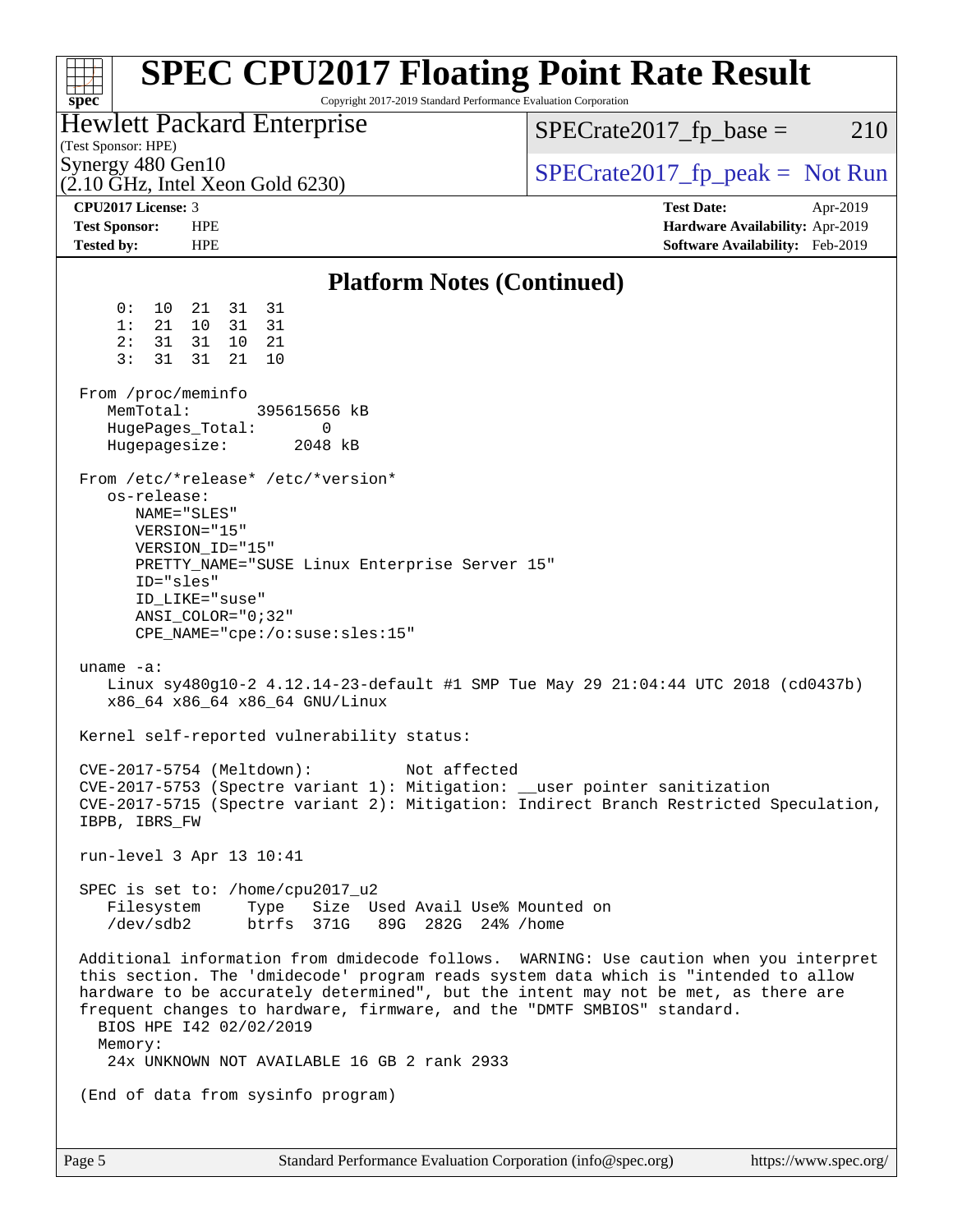# **[spec](http://www.spec.org/)**

# **[SPEC CPU2017 Floating Point Rate Result](http://www.spec.org/auto/cpu2017/Docs/result-fields.html#SPECCPU2017FloatingPointRateResult)**

Copyright 2017-2019 Standard Performance Evaluation Corporation

### Hewlett Packard Enterprise

 $SPECrate2017_fp\_base = 210$ 

### (Test Sponsor: HPE)

 $(2.10 \text{ GHz}, \text{Intel Xeon Gold } 6230)$ 

Synergy 480 Gen10<br>  $\begin{array}{c|c}\n\text{SPECTate2017\_fp\_peak} = \text{Not Run} \\
\hline\n\text{SPECTate2017\_fp\_peak} = \text{Not Run} \\
\end{array}$ 

**[Tested by:](http://www.spec.org/auto/cpu2017/Docs/result-fields.html#Testedby)** HPE **[Software Availability:](http://www.spec.org/auto/cpu2017/Docs/result-fields.html#SoftwareAvailability)** Feb-2019

**[CPU2017 License:](http://www.spec.org/auto/cpu2017/Docs/result-fields.html#CPU2017License)** 3 **[Test Date:](http://www.spec.org/auto/cpu2017/Docs/result-fields.html#TestDate)** Apr-2019 **[Test Sponsor:](http://www.spec.org/auto/cpu2017/Docs/result-fields.html#TestSponsor)** HPE **[Hardware Availability:](http://www.spec.org/auto/cpu2017/Docs/result-fields.html#HardwareAvailability)** Apr-2019

### **[Compiler Version Notes](http://www.spec.org/auto/cpu2017/Docs/result-fields.html#CompilerVersionNotes)**

| Standard Performance Evaluation Corporation (info@spec.org)<br>Page 6<br>https://www.spec.org/                                                                                              |
|---------------------------------------------------------------------------------------------------------------------------------------------------------------------------------------------|
| (Continued on next page)                                                                                                                                                                    |
| $Intel(R)$ Fortran Intel(R) 64 Compiler for applications running on Intel(R)<br>64, Version 19.0.2.187 Build 20190117<br>Copyright (C) 1985-2019 Intel Corporation.<br>All rights reserved. |
| $503.bwaves_r(base) 549.fotonik3d_r(base) 554.roms_r(base)$<br>FC                                                                                                                           |
| Copyright (C) 1985-2019 Intel Corporation. All rights reserved.                                                                                                                             |
| $Intel(R)$ Fortran Intel(R) 64 Compiler for applications running on Intel(R)<br>64, Version 19.0.2.187 Build 20190117                                                                       |
| Version 19.0.2.187 Build 20190117<br>Copyright (C) 1985-2019 Intel Corporation. All rights reserved.                                                                                        |
| Version 19.0.2.187 Build 20190117<br>Copyright (C) 1985-2019 Intel Corporation. All rights reserved.<br>Intel(R) C Intel(R) 64 Compiler for applications running on Intel(R) 64,            |
| Intel(R) $C++$ Intel(R) 64 Compiler for applications running on Intel(R) 64,                                                                                                                |
| FC 507.cactuBSSN r(base)                                                                                                                                                                    |
| Copyright (C) 1985-2019 Intel Corporation. All rights reserved.                                                                                                                             |
| Intel(R) C Intel(R) 64 Compiler for applications running on Intel(R) 64,<br>Version 19.0.2.187 Build 20190117                                                                               |
| Version 19.0.2.187 Build 20190117<br>Copyright (C) 1985-2019 Intel Corporation. All rights reserved.                                                                                        |
| Intel(R) $C++$ Intel(R) 64 Compiler for applications running on Intel(R) 64,                                                                                                                |
| $CC$ 511.povray_r(base) 526.blender_r(base)                                                                                                                                                 |
| Version 19.0.2.187 Build 20190117<br>Copyright (C) 1985-2019 Intel Corporation. All rights reserved.<br>------------------------------------                                                |
| Intel(R) $C++$ Intel(R) 64 Compiler for applications running on Intel(R) 64,                                                                                                                |
| CXXC 508.namd_r(base) 510.parest_r(base)                                                                                                                                                    |
|                                                                                                                                                                                             |
| Version 19.0.2.187 Build 20190117<br>Copyright (C) 1985-2019 Intel Corporation. All rights reserved.                                                                                        |
| Intel(R) C Intel(R) 64 Compiler for applications running on Intel(R) 64,                                                                                                                    |
| CC $519.1bm_r(base) 538.imagick_r(base) 544.nab_r(base)$                                                                                                                                    |
|                                                                                                                                                                                             |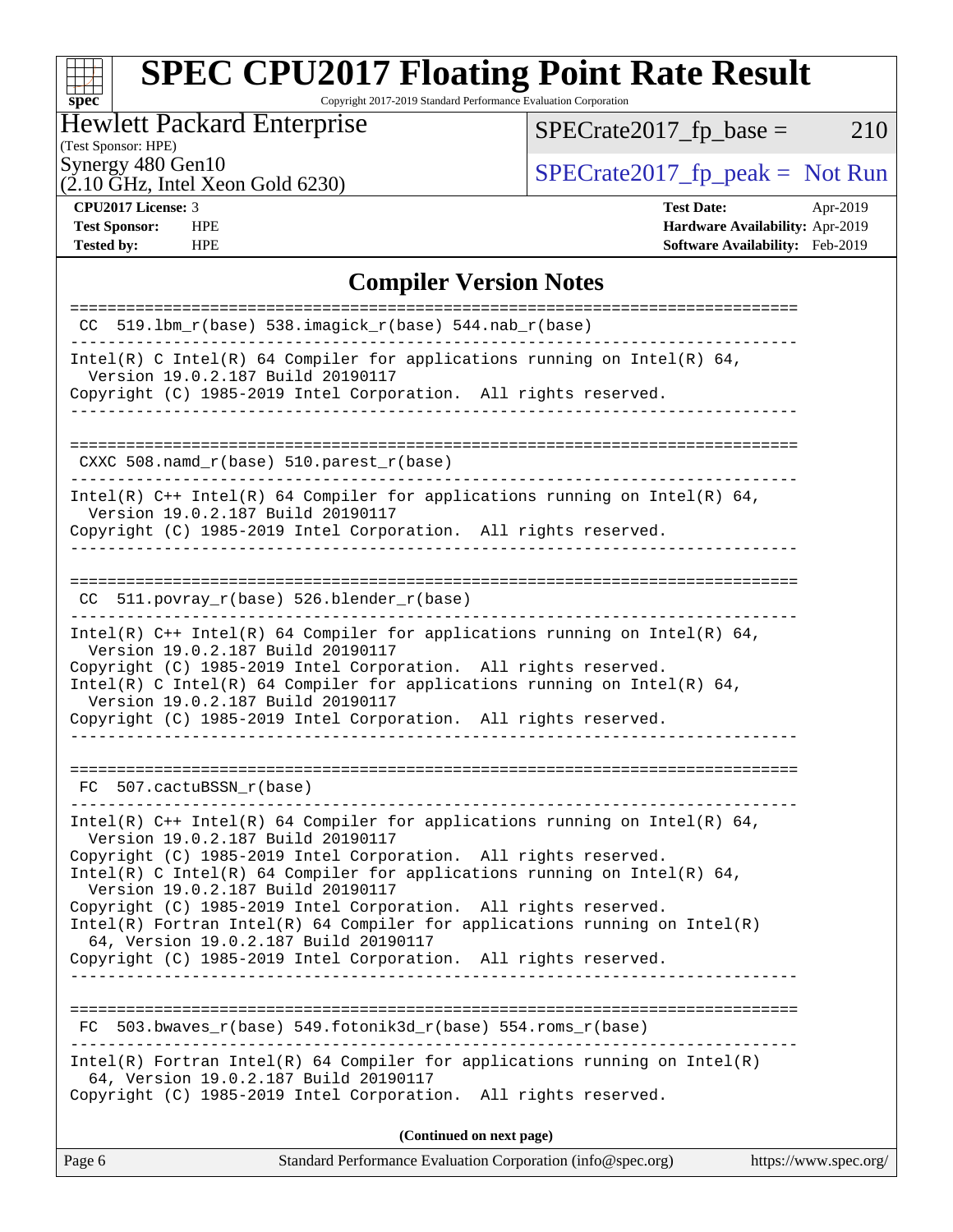### **[SPEC CPU2017 Floating Point Rate Result](http://www.spec.org/auto/cpu2017/Docs/result-fields.html#SPECCPU2017FloatingPointRateResult)** a ta ƙ **[spec](http://www.spec.org/)** Copyright 2017-2019 Standard Performance Evaluation Corporation

### Hewlett Packard Enterprise

 $SPECTate2017<sub>fr</sub> base = 210$ 

(Test Sponsor: HPE)

 $(2.10 \text{ GHz}, \text{Intel Xeon}$  Gold 6230)

Synergy 480 Gen10  $S^{perg}$  [SPECrate2017\\_fp\\_peak =](http://www.spec.org/auto/cpu2017/Docs/result-fields.html#SPECrate2017fppeak) Not Run

**[CPU2017 License:](http://www.spec.org/auto/cpu2017/Docs/result-fields.html#CPU2017License)** 3 **[Test Date:](http://www.spec.org/auto/cpu2017/Docs/result-fields.html#TestDate)** Apr-2019 **[Test Sponsor:](http://www.spec.org/auto/cpu2017/Docs/result-fields.html#TestSponsor)** HPE **[Hardware Availability:](http://www.spec.org/auto/cpu2017/Docs/result-fields.html#HardwareAvailability)** Apr-2019 **[Tested by:](http://www.spec.org/auto/cpu2017/Docs/result-fields.html#Testedby)** HPE **[Software Availability:](http://www.spec.org/auto/cpu2017/Docs/result-fields.html#SoftwareAvailability)** Feb-2019

### **[Compiler Version Notes \(Continued\)](http://www.spec.org/auto/cpu2017/Docs/result-fields.html#CompilerVersionNotes)**

==============================================================================  $CC$  521.wrf $r(base)$  527.cam $4$  $r(base)$ 

------------------------------------------------------------------------------ Intel(R) Fortran Intel(R) 64 Compiler for applications running on Intel(R) 64, Version 19.0.2.187 Build 20190117 Copyright (C) 1985-2019 Intel Corporation. All rights reserved. Intel(R) C Intel(R) 64 Compiler for applications running on Intel(R) 64, Version 19.0.2.187 Build 20190117 Copyright (C) 1985-2019 Intel Corporation. All rights reserved. ------------------------------------------------------------------------------

------------------------------------------------------------------------------

### **[Base Compiler Invocation](http://www.spec.org/auto/cpu2017/Docs/result-fields.html#BaseCompilerInvocation)**

[C benchmarks](http://www.spec.org/auto/cpu2017/Docs/result-fields.html#Cbenchmarks): [icc -m64 -std=c11](http://www.spec.org/cpu2017/results/res2019q2/cpu2017-20190429-13083.flags.html#user_CCbase_intel_icc_64bit_c11_33ee0cdaae7deeeab2a9725423ba97205ce30f63b9926c2519791662299b76a0318f32ddfffdc46587804de3178b4f9328c46fa7c2b0cd779d7a61945c91cd35)

[C++ benchmarks:](http://www.spec.org/auto/cpu2017/Docs/result-fields.html#CXXbenchmarks) [icpc -m64](http://www.spec.org/cpu2017/results/res2019q2/cpu2017-20190429-13083.flags.html#user_CXXbase_intel_icpc_64bit_4ecb2543ae3f1412ef961e0650ca070fec7b7afdcd6ed48761b84423119d1bf6bdf5cad15b44d48e7256388bc77273b966e5eb805aefd121eb22e9299b2ec9d9)

[Fortran benchmarks](http://www.spec.org/auto/cpu2017/Docs/result-fields.html#Fortranbenchmarks): [ifort -m64](http://www.spec.org/cpu2017/results/res2019q2/cpu2017-20190429-13083.flags.html#user_FCbase_intel_ifort_64bit_24f2bb282fbaeffd6157abe4f878425411749daecae9a33200eee2bee2fe76f3b89351d69a8130dd5949958ce389cf37ff59a95e7a40d588e8d3a57e0c3fd751)

[Benchmarks using both Fortran and C](http://www.spec.org/auto/cpu2017/Docs/result-fields.html#BenchmarksusingbothFortranandC): [ifort -m64](http://www.spec.org/cpu2017/results/res2019q2/cpu2017-20190429-13083.flags.html#user_CC_FCbase_intel_ifort_64bit_24f2bb282fbaeffd6157abe4f878425411749daecae9a33200eee2bee2fe76f3b89351d69a8130dd5949958ce389cf37ff59a95e7a40d588e8d3a57e0c3fd751) [icc -m64 -std=c11](http://www.spec.org/cpu2017/results/res2019q2/cpu2017-20190429-13083.flags.html#user_CC_FCbase_intel_icc_64bit_c11_33ee0cdaae7deeeab2a9725423ba97205ce30f63b9926c2519791662299b76a0318f32ddfffdc46587804de3178b4f9328c46fa7c2b0cd779d7a61945c91cd35)

[Benchmarks using both C and C++](http://www.spec.org/auto/cpu2017/Docs/result-fields.html#BenchmarksusingbothCandCXX): [icpc -m64](http://www.spec.org/cpu2017/results/res2019q2/cpu2017-20190429-13083.flags.html#user_CC_CXXbase_intel_icpc_64bit_4ecb2543ae3f1412ef961e0650ca070fec7b7afdcd6ed48761b84423119d1bf6bdf5cad15b44d48e7256388bc77273b966e5eb805aefd121eb22e9299b2ec9d9) [icc -m64 -std=c11](http://www.spec.org/cpu2017/results/res2019q2/cpu2017-20190429-13083.flags.html#user_CC_CXXbase_intel_icc_64bit_c11_33ee0cdaae7deeeab2a9725423ba97205ce30f63b9926c2519791662299b76a0318f32ddfffdc46587804de3178b4f9328c46fa7c2b0cd779d7a61945c91cd35)

[Benchmarks using Fortran, C, and C++:](http://www.spec.org/auto/cpu2017/Docs/result-fields.html#BenchmarksusingFortranCandCXX) [icpc -m64](http://www.spec.org/cpu2017/results/res2019q2/cpu2017-20190429-13083.flags.html#user_CC_CXX_FCbase_intel_icpc_64bit_4ecb2543ae3f1412ef961e0650ca070fec7b7afdcd6ed48761b84423119d1bf6bdf5cad15b44d48e7256388bc77273b966e5eb805aefd121eb22e9299b2ec9d9) [icc -m64 -std=c11](http://www.spec.org/cpu2017/results/res2019q2/cpu2017-20190429-13083.flags.html#user_CC_CXX_FCbase_intel_icc_64bit_c11_33ee0cdaae7deeeab2a9725423ba97205ce30f63b9926c2519791662299b76a0318f32ddfffdc46587804de3178b4f9328c46fa7c2b0cd779d7a61945c91cd35) [ifort -m64](http://www.spec.org/cpu2017/results/res2019q2/cpu2017-20190429-13083.flags.html#user_CC_CXX_FCbase_intel_ifort_64bit_24f2bb282fbaeffd6157abe4f878425411749daecae9a33200eee2bee2fe76f3b89351d69a8130dd5949958ce389cf37ff59a95e7a40d588e8d3a57e0c3fd751)

## **[Base Portability Flags](http://www.spec.org/auto/cpu2017/Docs/result-fields.html#BasePortabilityFlags)**

 503.bwaves\_r: [-DSPEC\\_LP64](http://www.spec.org/cpu2017/results/res2019q2/cpu2017-20190429-13083.flags.html#suite_basePORTABILITY503_bwaves_r_DSPEC_LP64) 507.cactuBSSN\_r: [-DSPEC\\_LP64](http://www.spec.org/cpu2017/results/res2019q2/cpu2017-20190429-13083.flags.html#suite_basePORTABILITY507_cactuBSSN_r_DSPEC_LP64) 508.namd\_r: [-DSPEC\\_LP64](http://www.spec.org/cpu2017/results/res2019q2/cpu2017-20190429-13083.flags.html#suite_basePORTABILITY508_namd_r_DSPEC_LP64) 510.parest\_r: [-DSPEC\\_LP64](http://www.spec.org/cpu2017/results/res2019q2/cpu2017-20190429-13083.flags.html#suite_basePORTABILITY510_parest_r_DSPEC_LP64) 511.povray\_r: [-DSPEC\\_LP64](http://www.spec.org/cpu2017/results/res2019q2/cpu2017-20190429-13083.flags.html#suite_basePORTABILITY511_povray_r_DSPEC_LP64) 519.lbm\_r: [-DSPEC\\_LP64](http://www.spec.org/cpu2017/results/res2019q2/cpu2017-20190429-13083.flags.html#suite_basePORTABILITY519_lbm_r_DSPEC_LP64) 521.wrf\_r: [-DSPEC\\_LP64](http://www.spec.org/cpu2017/results/res2019q2/cpu2017-20190429-13083.flags.html#suite_basePORTABILITY521_wrf_r_DSPEC_LP64) [-DSPEC\\_CASE\\_FLAG](http://www.spec.org/cpu2017/results/res2019q2/cpu2017-20190429-13083.flags.html#b521.wrf_r_baseCPORTABILITY_DSPEC_CASE_FLAG) [-convert big\\_endian](http://www.spec.org/cpu2017/results/res2019q2/cpu2017-20190429-13083.flags.html#user_baseFPORTABILITY521_wrf_r_convert_big_endian_c3194028bc08c63ac5d04de18c48ce6d347e4e562e8892b8bdbdc0214820426deb8554edfa529a3fb25a586e65a3d812c835984020483e7e73212c4d31a38223) 526.blender\_r: [-DSPEC\\_LP64](http://www.spec.org/cpu2017/results/res2019q2/cpu2017-20190429-13083.flags.html#suite_basePORTABILITY526_blender_r_DSPEC_LP64) [-DSPEC\\_LINUX](http://www.spec.org/cpu2017/results/res2019q2/cpu2017-20190429-13083.flags.html#b526.blender_r_baseCPORTABILITY_DSPEC_LINUX) [-funsigned-char](http://www.spec.org/cpu2017/results/res2019q2/cpu2017-20190429-13083.flags.html#user_baseCPORTABILITY526_blender_r_force_uchar_40c60f00ab013830e2dd6774aeded3ff59883ba5a1fc5fc14077f794d777847726e2a5858cbc7672e36e1b067e7e5c1d9a74f7176df07886a243d7cc18edfe67)

**(Continued on next page)**

Page 7 Standard Performance Evaluation Corporation [\(info@spec.org\)](mailto:info@spec.org) <https://www.spec.org/>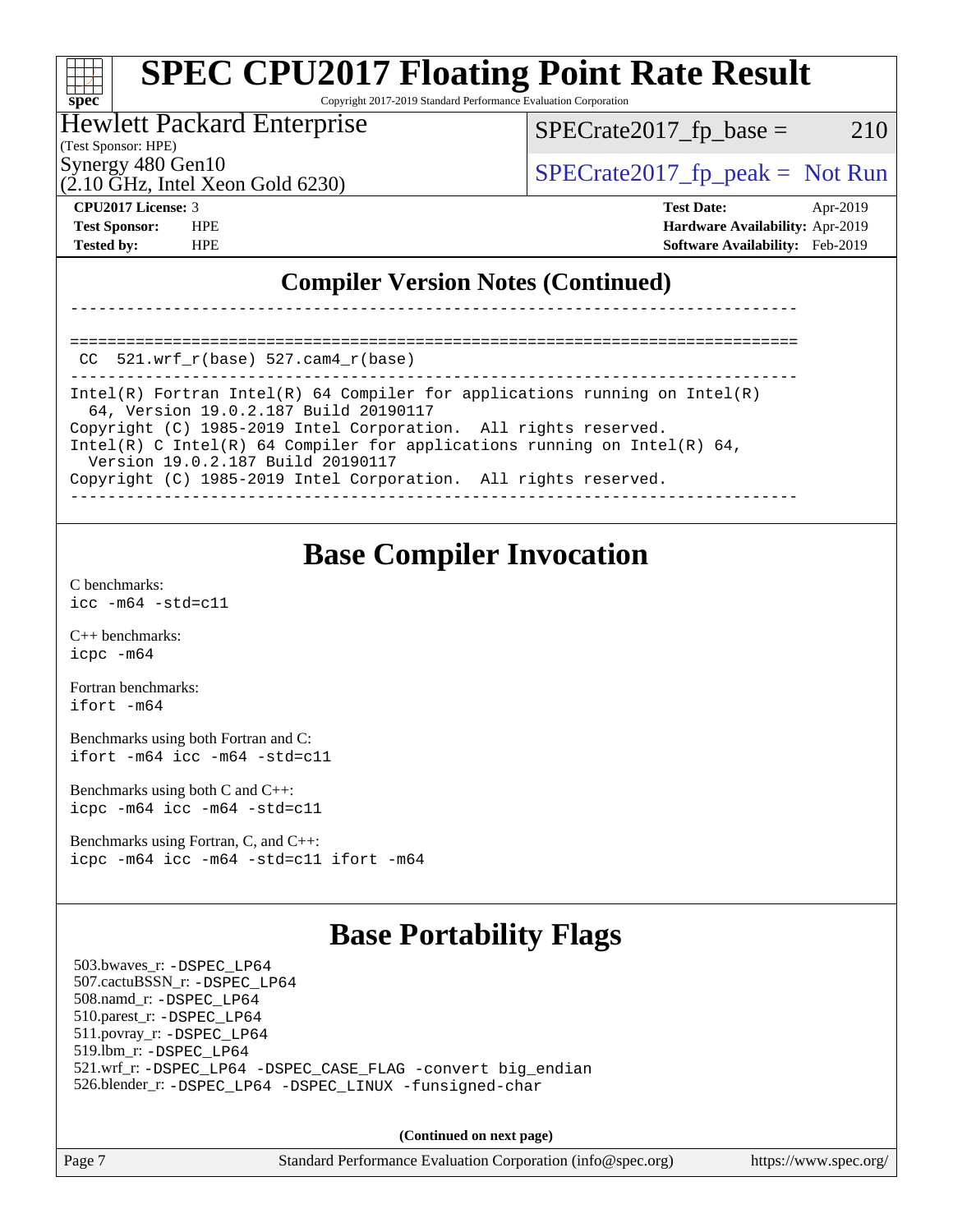### $\pm\pm\tau$ **[spec](http://www.spec.org/)**

# **[SPEC CPU2017 Floating Point Rate Result](http://www.spec.org/auto/cpu2017/Docs/result-fields.html#SPECCPU2017FloatingPointRateResult)**

Copyright 2017-2019 Standard Performance Evaluation Corporation

### Hewlett Packard Enterprise

 $SPECTate2017<sub>fr</sub> base = 210$ 

(Test Sponsor: HPE)

 $(2.10 \text{ GHz}, \text{Intel Xeon}$  Gold 6230)

Synergy 480 Gen10<br>  $SPECrate2017$  fp\_peak = Not Run

[C benchmarks](http://www.spec.org/auto/cpu2017/Docs/result-fields.html#Cbenchmarks):

**[CPU2017 License:](http://www.spec.org/auto/cpu2017/Docs/result-fields.html#CPU2017License)** 3 **[Test Date:](http://www.spec.org/auto/cpu2017/Docs/result-fields.html#TestDate)** Apr-2019 **[Test Sponsor:](http://www.spec.org/auto/cpu2017/Docs/result-fields.html#TestSponsor)** HPE **[Hardware Availability:](http://www.spec.org/auto/cpu2017/Docs/result-fields.html#HardwareAvailability)** Apr-2019 **[Tested by:](http://www.spec.org/auto/cpu2017/Docs/result-fields.html#Testedby)** HPE **[Software Availability:](http://www.spec.org/auto/cpu2017/Docs/result-fields.html#SoftwareAvailability)** Feb-2019

## **[Base Portability Flags \(Continued\)](http://www.spec.org/auto/cpu2017/Docs/result-fields.html#BasePortabilityFlags)**

 527.cam4\_r: [-DSPEC\\_LP64](http://www.spec.org/cpu2017/results/res2019q2/cpu2017-20190429-13083.flags.html#suite_basePORTABILITY527_cam4_r_DSPEC_LP64) [-DSPEC\\_CASE\\_FLAG](http://www.spec.org/cpu2017/results/res2019q2/cpu2017-20190429-13083.flags.html#b527.cam4_r_baseCPORTABILITY_DSPEC_CASE_FLAG) 538.imagick\_r: [-DSPEC\\_LP64](http://www.spec.org/cpu2017/results/res2019q2/cpu2017-20190429-13083.flags.html#suite_basePORTABILITY538_imagick_r_DSPEC_LP64) 544.nab\_r: [-DSPEC\\_LP64](http://www.spec.org/cpu2017/results/res2019q2/cpu2017-20190429-13083.flags.html#suite_basePORTABILITY544_nab_r_DSPEC_LP64) 549.fotonik3d\_r: [-DSPEC\\_LP64](http://www.spec.org/cpu2017/results/res2019q2/cpu2017-20190429-13083.flags.html#suite_basePORTABILITY549_fotonik3d_r_DSPEC_LP64) 554.roms\_r: [-DSPEC\\_LP64](http://www.spec.org/cpu2017/results/res2019q2/cpu2017-20190429-13083.flags.html#suite_basePORTABILITY554_roms_r_DSPEC_LP64)

### **[Base Optimization Flags](http://www.spec.org/auto/cpu2017/Docs/result-fields.html#BaseOptimizationFlags)**

[-xCORE-AVX2](http://www.spec.org/cpu2017/results/res2019q2/cpu2017-20190429-13083.flags.html#user_CCbase_f-xCORE-AVX2) [-ipo](http://www.spec.org/cpu2017/results/res2019q2/cpu2017-20190429-13083.flags.html#user_CCbase_f-ipo) [-O3](http://www.spec.org/cpu2017/results/res2019q2/cpu2017-20190429-13083.flags.html#user_CCbase_f-O3) [-no-prec-div](http://www.spec.org/cpu2017/results/res2019q2/cpu2017-20190429-13083.flags.html#user_CCbase_f-no-prec-div) [-qopt-prefetch](http://www.spec.org/cpu2017/results/res2019q2/cpu2017-20190429-13083.flags.html#user_CCbase_f-qopt-prefetch) [-ffinite-math-only](http://www.spec.org/cpu2017/results/res2019q2/cpu2017-20190429-13083.flags.html#user_CCbase_f_finite_math_only_cb91587bd2077682c4b38af759c288ed7c732db004271a9512da14a4f8007909a5f1427ecbf1a0fb78ff2a814402c6114ac565ca162485bbcae155b5e4258871) [-qopt-mem-layout-trans=4](http://www.spec.org/cpu2017/results/res2019q2/cpu2017-20190429-13083.flags.html#user_CCbase_f-qopt-mem-layout-trans_fa39e755916c150a61361b7846f310bcdf6f04e385ef281cadf3647acec3f0ae266d1a1d22d972a7087a248fd4e6ca390a3634700869573d231a252c784941a8) [C++ benchmarks:](http://www.spec.org/auto/cpu2017/Docs/result-fields.html#CXXbenchmarks) [-xCORE-AVX2](http://www.spec.org/cpu2017/results/res2019q2/cpu2017-20190429-13083.flags.html#user_CXXbase_f-xCORE-AVX2) [-ipo](http://www.spec.org/cpu2017/results/res2019q2/cpu2017-20190429-13083.flags.html#user_CXXbase_f-ipo) [-O3](http://www.spec.org/cpu2017/results/res2019q2/cpu2017-20190429-13083.flags.html#user_CXXbase_f-O3) [-no-prec-div](http://www.spec.org/cpu2017/results/res2019q2/cpu2017-20190429-13083.flags.html#user_CXXbase_f-no-prec-div) [-qopt-prefetch](http://www.spec.org/cpu2017/results/res2019q2/cpu2017-20190429-13083.flags.html#user_CXXbase_f-qopt-prefetch) [-ffinite-math-only](http://www.spec.org/cpu2017/results/res2019q2/cpu2017-20190429-13083.flags.html#user_CXXbase_f_finite_math_only_cb91587bd2077682c4b38af759c288ed7c732db004271a9512da14a4f8007909a5f1427ecbf1a0fb78ff2a814402c6114ac565ca162485bbcae155b5e4258871) [-qopt-mem-layout-trans=4](http://www.spec.org/cpu2017/results/res2019q2/cpu2017-20190429-13083.flags.html#user_CXXbase_f-qopt-mem-layout-trans_fa39e755916c150a61361b7846f310bcdf6f04e385ef281cadf3647acec3f0ae266d1a1d22d972a7087a248fd4e6ca390a3634700869573d231a252c784941a8) [Fortran benchmarks](http://www.spec.org/auto/cpu2017/Docs/result-fields.html#Fortranbenchmarks):

[-xCORE-AVX2](http://www.spec.org/cpu2017/results/res2019q2/cpu2017-20190429-13083.flags.html#user_FCbase_f-xCORE-AVX2) [-ipo](http://www.spec.org/cpu2017/results/res2019q2/cpu2017-20190429-13083.flags.html#user_FCbase_f-ipo) [-O3](http://www.spec.org/cpu2017/results/res2019q2/cpu2017-20190429-13083.flags.html#user_FCbase_f-O3) [-no-prec-div](http://www.spec.org/cpu2017/results/res2019q2/cpu2017-20190429-13083.flags.html#user_FCbase_f-no-prec-div) [-qopt-prefetch](http://www.spec.org/cpu2017/results/res2019q2/cpu2017-20190429-13083.flags.html#user_FCbase_f-qopt-prefetch) [-ffinite-math-only](http://www.spec.org/cpu2017/results/res2019q2/cpu2017-20190429-13083.flags.html#user_FCbase_f_finite_math_only_cb91587bd2077682c4b38af759c288ed7c732db004271a9512da14a4f8007909a5f1427ecbf1a0fb78ff2a814402c6114ac565ca162485bbcae155b5e4258871) [-qopt-mem-layout-trans=4](http://www.spec.org/cpu2017/results/res2019q2/cpu2017-20190429-13083.flags.html#user_FCbase_f-qopt-mem-layout-trans_fa39e755916c150a61361b7846f310bcdf6f04e385ef281cadf3647acec3f0ae266d1a1d22d972a7087a248fd4e6ca390a3634700869573d231a252c784941a8) [-auto](http://www.spec.org/cpu2017/results/res2019q2/cpu2017-20190429-13083.flags.html#user_FCbase_f-auto) [-nostandard-realloc-lhs](http://www.spec.org/cpu2017/results/res2019q2/cpu2017-20190429-13083.flags.html#user_FCbase_f_2003_std_realloc_82b4557e90729c0f113870c07e44d33d6f5a304b4f63d4c15d2d0f1fab99f5daaed73bdb9275d9ae411527f28b936061aa8b9c8f2d63842963b95c9dd6426b8a) [-align array32byte](http://www.spec.org/cpu2017/results/res2019q2/cpu2017-20190429-13083.flags.html#user_FCbase_align_array32byte_b982fe038af199962ba9a80c053b8342c548c85b40b8e86eb3cc33dee0d7986a4af373ac2d51c3f7cf710a18d62fdce2948f201cd044323541f22fc0fffc51b6)

[Benchmarks using both Fortran and C](http://www.spec.org/auto/cpu2017/Docs/result-fields.html#BenchmarksusingbothFortranandC): [-xCORE-AVX2](http://www.spec.org/cpu2017/results/res2019q2/cpu2017-20190429-13083.flags.html#user_CC_FCbase_f-xCORE-AVX2) [-ipo](http://www.spec.org/cpu2017/results/res2019q2/cpu2017-20190429-13083.flags.html#user_CC_FCbase_f-ipo) [-O3](http://www.spec.org/cpu2017/results/res2019q2/cpu2017-20190429-13083.flags.html#user_CC_FCbase_f-O3) [-no-prec-div](http://www.spec.org/cpu2017/results/res2019q2/cpu2017-20190429-13083.flags.html#user_CC_FCbase_f-no-prec-div) [-qopt-prefetch](http://www.spec.org/cpu2017/results/res2019q2/cpu2017-20190429-13083.flags.html#user_CC_FCbase_f-qopt-prefetch) [-ffinite-math-only](http://www.spec.org/cpu2017/results/res2019q2/cpu2017-20190429-13083.flags.html#user_CC_FCbase_f_finite_math_only_cb91587bd2077682c4b38af759c288ed7c732db004271a9512da14a4f8007909a5f1427ecbf1a0fb78ff2a814402c6114ac565ca162485bbcae155b5e4258871) [-qopt-mem-layout-trans=4](http://www.spec.org/cpu2017/results/res2019q2/cpu2017-20190429-13083.flags.html#user_CC_FCbase_f-qopt-mem-layout-trans_fa39e755916c150a61361b7846f310bcdf6f04e385ef281cadf3647acec3f0ae266d1a1d22d972a7087a248fd4e6ca390a3634700869573d231a252c784941a8) [-auto](http://www.spec.org/cpu2017/results/res2019q2/cpu2017-20190429-13083.flags.html#user_CC_FCbase_f-auto) [-nostandard-realloc-lhs](http://www.spec.org/cpu2017/results/res2019q2/cpu2017-20190429-13083.flags.html#user_CC_FCbase_f_2003_std_realloc_82b4557e90729c0f113870c07e44d33d6f5a304b4f63d4c15d2d0f1fab99f5daaed73bdb9275d9ae411527f28b936061aa8b9c8f2d63842963b95c9dd6426b8a) [-align array32byte](http://www.spec.org/cpu2017/results/res2019q2/cpu2017-20190429-13083.flags.html#user_CC_FCbase_align_array32byte_b982fe038af199962ba9a80c053b8342c548c85b40b8e86eb3cc33dee0d7986a4af373ac2d51c3f7cf710a18d62fdce2948f201cd044323541f22fc0fffc51b6)

[Benchmarks using both C and C++](http://www.spec.org/auto/cpu2017/Docs/result-fields.html#BenchmarksusingbothCandCXX): [-xCORE-AVX2](http://www.spec.org/cpu2017/results/res2019q2/cpu2017-20190429-13083.flags.html#user_CC_CXXbase_f-xCORE-AVX2) [-ipo](http://www.spec.org/cpu2017/results/res2019q2/cpu2017-20190429-13083.flags.html#user_CC_CXXbase_f-ipo) [-O3](http://www.spec.org/cpu2017/results/res2019q2/cpu2017-20190429-13083.flags.html#user_CC_CXXbase_f-O3) [-no-prec-div](http://www.spec.org/cpu2017/results/res2019q2/cpu2017-20190429-13083.flags.html#user_CC_CXXbase_f-no-prec-div) [-qopt-prefetch](http://www.spec.org/cpu2017/results/res2019q2/cpu2017-20190429-13083.flags.html#user_CC_CXXbase_f-qopt-prefetch) [-ffinite-math-only](http://www.spec.org/cpu2017/results/res2019q2/cpu2017-20190429-13083.flags.html#user_CC_CXXbase_f_finite_math_only_cb91587bd2077682c4b38af759c288ed7c732db004271a9512da14a4f8007909a5f1427ecbf1a0fb78ff2a814402c6114ac565ca162485bbcae155b5e4258871) [-qopt-mem-layout-trans=4](http://www.spec.org/cpu2017/results/res2019q2/cpu2017-20190429-13083.flags.html#user_CC_CXXbase_f-qopt-mem-layout-trans_fa39e755916c150a61361b7846f310bcdf6f04e385ef281cadf3647acec3f0ae266d1a1d22d972a7087a248fd4e6ca390a3634700869573d231a252c784941a8)

[Benchmarks using Fortran, C, and C++:](http://www.spec.org/auto/cpu2017/Docs/result-fields.html#BenchmarksusingFortranCandCXX) [-xCORE-AVX2](http://www.spec.org/cpu2017/results/res2019q2/cpu2017-20190429-13083.flags.html#user_CC_CXX_FCbase_f-xCORE-AVX2) [-ipo](http://www.spec.org/cpu2017/results/res2019q2/cpu2017-20190429-13083.flags.html#user_CC_CXX_FCbase_f-ipo) [-O3](http://www.spec.org/cpu2017/results/res2019q2/cpu2017-20190429-13083.flags.html#user_CC_CXX_FCbase_f-O3) [-no-prec-div](http://www.spec.org/cpu2017/results/res2019q2/cpu2017-20190429-13083.flags.html#user_CC_CXX_FCbase_f-no-prec-div) [-qopt-prefetch](http://www.spec.org/cpu2017/results/res2019q2/cpu2017-20190429-13083.flags.html#user_CC_CXX_FCbase_f-qopt-prefetch) [-ffinite-math-only](http://www.spec.org/cpu2017/results/res2019q2/cpu2017-20190429-13083.flags.html#user_CC_CXX_FCbase_f_finite_math_only_cb91587bd2077682c4b38af759c288ed7c732db004271a9512da14a4f8007909a5f1427ecbf1a0fb78ff2a814402c6114ac565ca162485bbcae155b5e4258871) [-qopt-mem-layout-trans=4](http://www.spec.org/cpu2017/results/res2019q2/cpu2017-20190429-13083.flags.html#user_CC_CXX_FCbase_f-qopt-mem-layout-trans_fa39e755916c150a61361b7846f310bcdf6f04e385ef281cadf3647acec3f0ae266d1a1d22d972a7087a248fd4e6ca390a3634700869573d231a252c784941a8) [-auto](http://www.spec.org/cpu2017/results/res2019q2/cpu2017-20190429-13083.flags.html#user_CC_CXX_FCbase_f-auto) [-nostandard-realloc-lhs](http://www.spec.org/cpu2017/results/res2019q2/cpu2017-20190429-13083.flags.html#user_CC_CXX_FCbase_f_2003_std_realloc_82b4557e90729c0f113870c07e44d33d6f5a304b4f63d4c15d2d0f1fab99f5daaed73bdb9275d9ae411527f28b936061aa8b9c8f2d63842963b95c9dd6426b8a) [-align array32byte](http://www.spec.org/cpu2017/results/res2019q2/cpu2017-20190429-13083.flags.html#user_CC_CXX_FCbase_align_array32byte_b982fe038af199962ba9a80c053b8342c548c85b40b8e86eb3cc33dee0d7986a4af373ac2d51c3f7cf710a18d62fdce2948f201cd044323541f22fc0fffc51b6)

The flags files that were used to format this result can be browsed at <http://www.spec.org/cpu2017/flags/HPE-Platform-Flags-Intel-V1.2-CLX-revA.html> <http://www.spec.org/cpu2017/flags/Intel-ic18.0-official-linux64.2019-04-03.html>

You can also download the XML flags sources by saving the following links: <http://www.spec.org/cpu2017/flags/HPE-Platform-Flags-Intel-V1.2-CLX-revA.xml> <http://www.spec.org/cpu2017/flags/Intel-ic18.0-official-linux64.2019-04-03.xml>